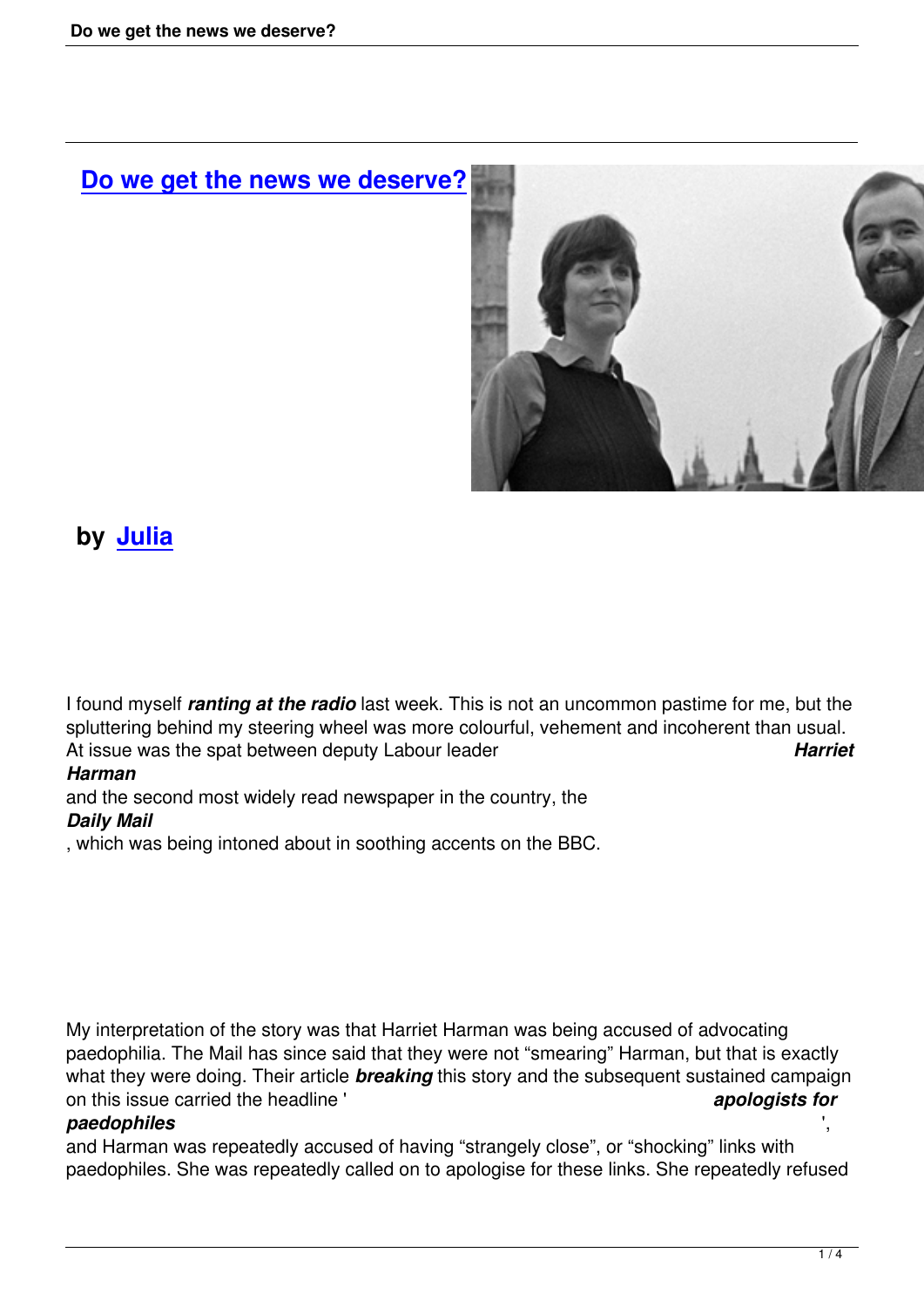- and I don't blame her.

My sense of frustration came from many things, but mainly I was offended by the **uniquely**<br>natu *toxic* nature of

the allegation levelled against Ms Harman at this time. We are currently in the middle of a sustained period of national soul searching on the subject of paedophilia born of the revelation that one of the most prominent national figures for children of my generation was allegedly a predatory paedophile responsible for untold amounts of harm. In fact, you would be forgiven for concluding that every man on telly of that generation was a predatory paedophile responsible for untold amounts of harm. We live in an ongoing whirl of changing attitudes to sexuality and anxiety about childhood and at a time of an emerging, determined consensus that the paedophile is an uniquely dangerous being who should not be allowed to express their predilection in public. I find it difficult to remember, but I think there was a consensus in the mid 1970's that paedophiles were a uniquely dangerous being. However there was clearly not a consensus that paedophiles should be prevented from expressing their views in public. Witness the name, The Paedophile Information Exchange (

#### **PIE**

) which just could not exist now – they would be lynched.

It is into this context, a national muddle of profound disgust and sorrow, self-righteousness and self-flagellation, that the Daily Mail lobs its slur. The sub text is clear – this is an attempt to locate Harman in particular, her husband, and Patricia Hewitt within this ongoing discourse and taint them in the minds of the electorate by association. It is what it is.

Whatever the links of the *National Council for Civil Liberties* to PIE, it is difficult to see how Harman in particular was responsible for them. She got a job with the NCCL before she was a politician, an organisation with a thousand affiliates. PIE was one of them, positioning itself within a libertarian discourse of freedom of self-expression and the fight for gay rights. I've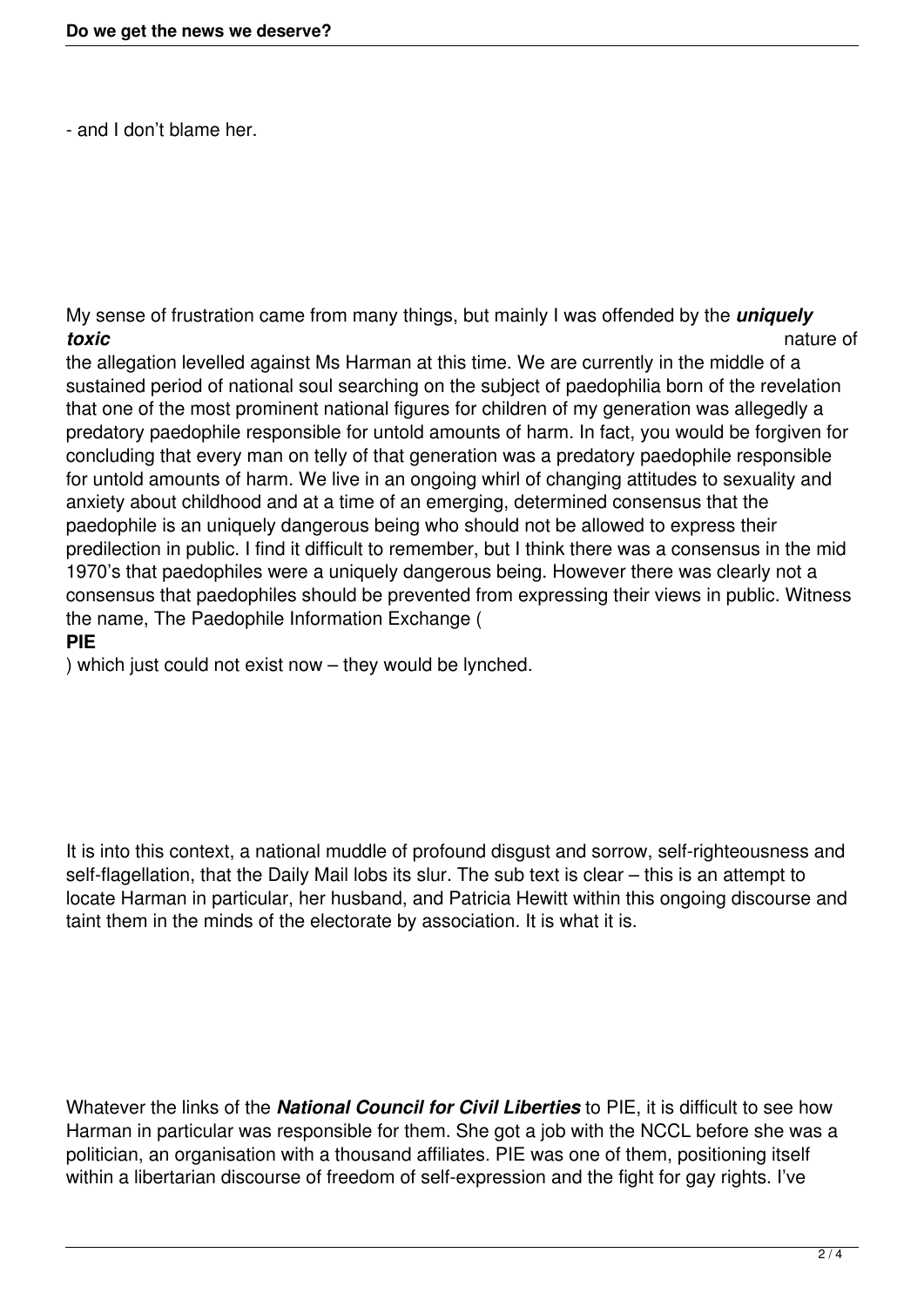worked for a lot of organisations and I didn't always like what they did. I don't hold myself responsible for all the actions of all my employers, and neither should I. And neither should you. And neither should Harriet.

Harman's refusal to apologise has had several consequences, and much comment has subsequently focused on how she has been "inept" in handling the affair. Firstly, it allowed the Mail to run and run the story. Others eventually fell into line. On 23 February, the Mail's article "How much longer can paedophilia apologists stay silent?" pointed out that even though the BBC had "ignored the story, those calling for the trio to explain themselves include Left-wing commentators who would normally be expected to back them." I don't think it entirely coincidental that it is shortly after this that I find myself ranting at the radio because this is the lead story on a flagship news programme on the BBC.

So, should Harriet Harman apologise, has she been inept? No. She has been offended. The story of the affiliation of NCCL with PIE had, unsurprisingly, been about for years. It got traction now because the Daily Mail wanted it to. And it's symptomatic of our political discourse. We complain about our politicians, but who would be one if every detail of your life before public office is up for grabs in this way, when you are going to be held responsible for an organisation having a distasteful affiliate when you were not responsible for affiliating the affiliate to the organisation. This is symptomatic of a news agenda which is filled up with prurient, guttural rehashed sleeze masquerading as news when there is actual news that should be being reported. This paper plays dirty. And yes, it does turn my stomach a bit.

### **Some background readings**

http://www.dailymail.co.uk/news/article-2523526/How-Labour-Deputy-Harriet-Harman-shadowminister-husband-Health-Secretary-Patricia-Hewitt-linked-group-lobbying-right-sex-children.ht ml , 14 December 2013